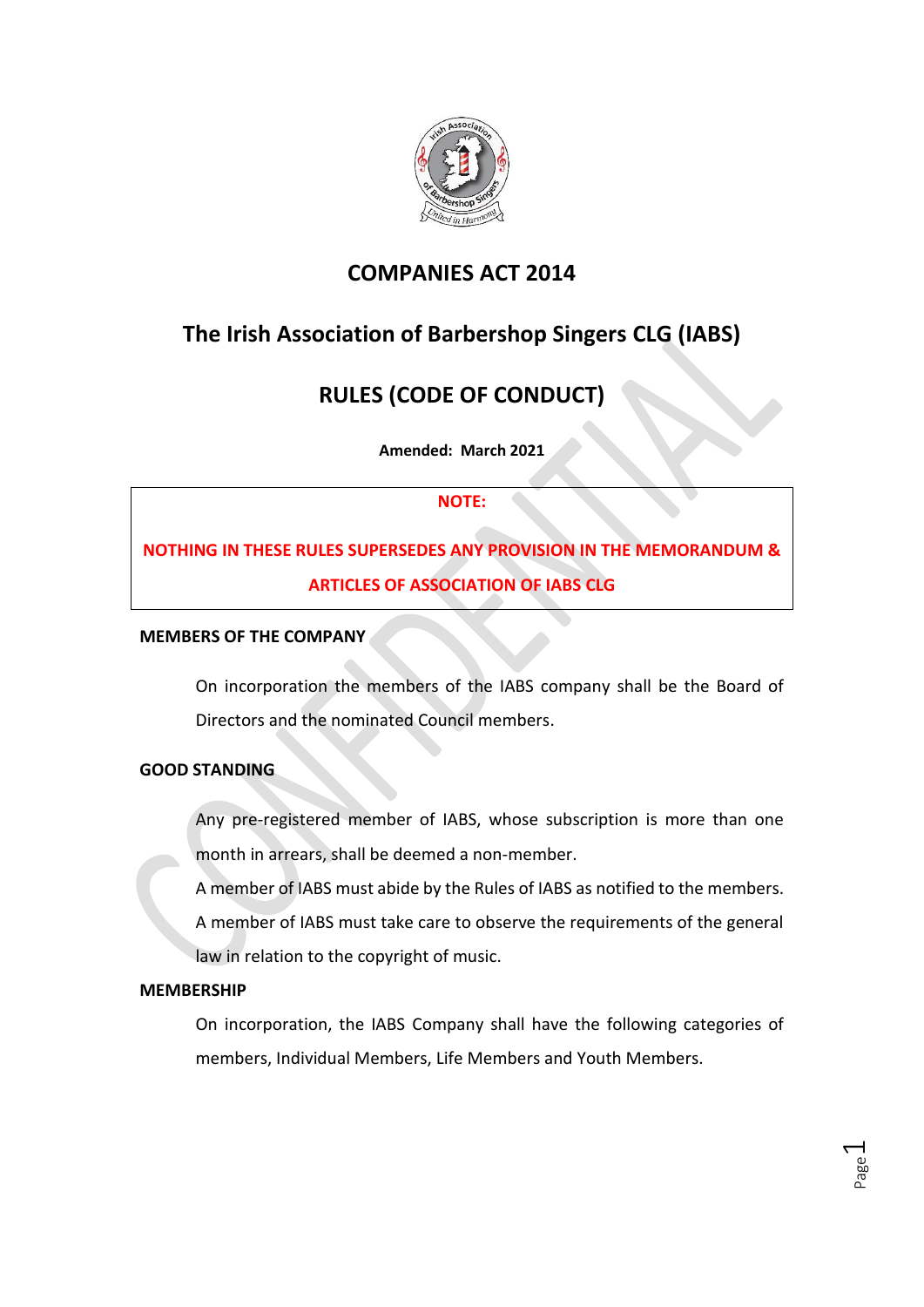## **1 INDIVIDUAL MEMBER:**

- 1.1 Individual Membership of IABS is open to any person of good standing who agrees to abide by the rules of the Association and is approved by the Board of Directors.
- 1.2 The form and the procedure for applying for membership is to be prescribed by the Board of Directors.
- 1.3 The Company must maintain a Register of Individual Members
- 1.4 Individual Members shall pay annual subscriptions at a rate determined by the Board of Directors and reviewed annually.
- 1.5 Individuals who are members of more than one chorus shall nominate which chorus will arrange for payment of their subscriptions.
- 1.6 IABS reserves the right to use images of all IABS members and IABS activities in whatever form it deems appropriate e.g. electronic, video or print, as defined in the Data Protection and Retention Policy. If members do not wish to have their image used in this manner, it is their responsibility to make this fact known, in writing, at the time of recording.
- 1.7 An individual member must have Objects consistent with those of the Company.

## **2 LIFE MEMBER:**

- 2.1 Life Membership is an honour bestowed by the Directors on an Individual Member of IABS, in recognition of their contribution to and service to the growth and development of IABS.
- 2.2 A Life Member shall be entitled to attend all IABS events.
- 2.3 A Life Member is eligible to be elected to the Board of Directors of IABS.
- 2.4 A Life Member is exempt from paying the IABS Annual subscription fee.

## **3 YOUTH MEMBER**

- 3.1 Youth membership applies to all those under the age of 26 on a qualifying date, whether working or in full time education.
- 3.2 A reduced subscription rate applies to this class of membership whether as a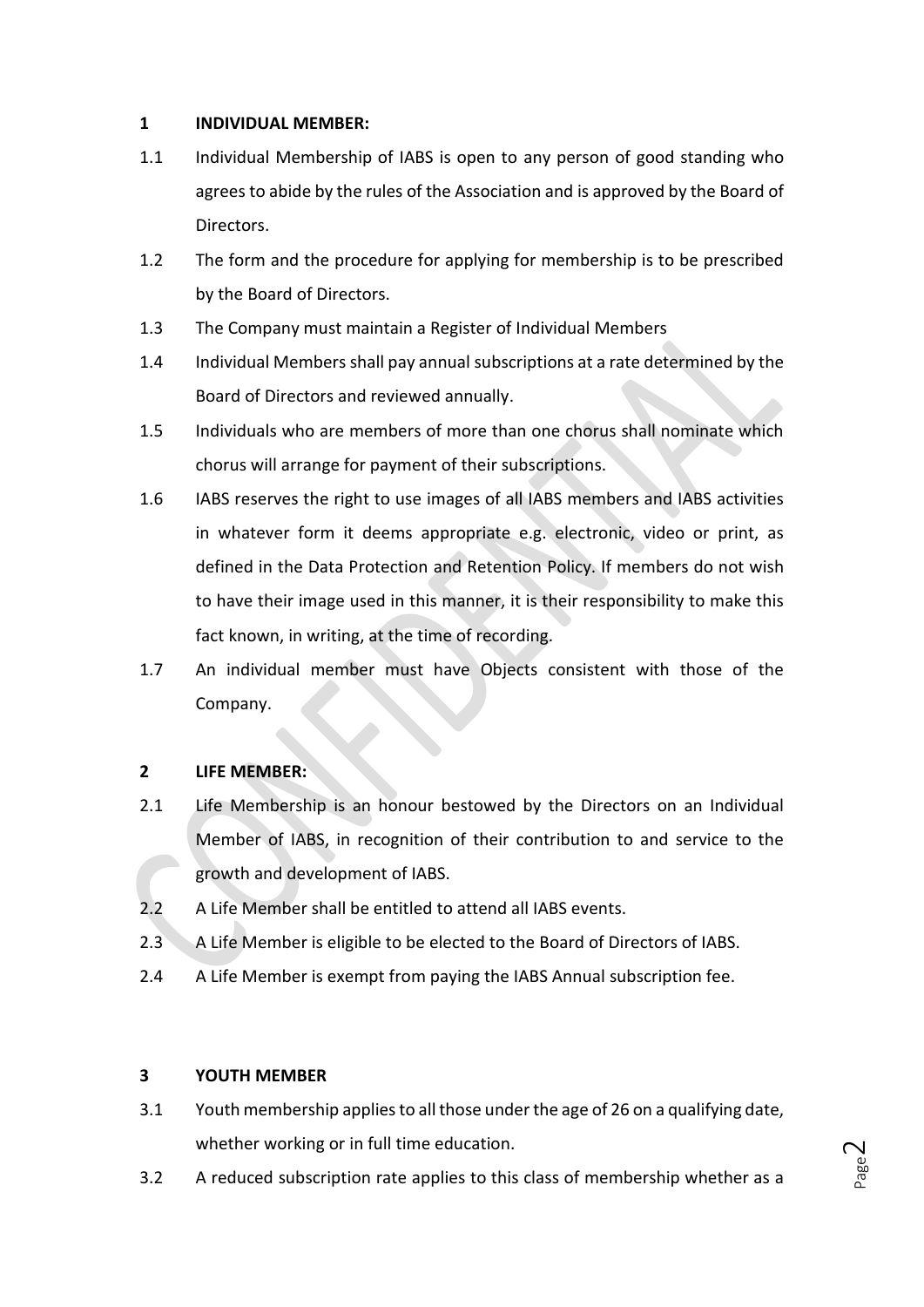member of a chorus/quartet or individual member. This reduced subscription rate to be determined by the Board of Directors and reviewed annually.

- 3.3 Guidelines are in place for Youth Members under the age of 18 as defined in the Child Protection document.
- 3.4 A Youth Member under the age of 18 is not eligible to be elected to the Board of Directors or to be a member of the Council.

## **4 DEFINITION OF CHORUS AND QUARTET (ENSEMBLE)**

- 4.1 All Quartets and Choruses must register their quartet chorus/ name, on an annual basis, with the IABS Membership Secretary.
- 4.2 The Membership Secretary will keep a record of all Choruses/Quartets.
- 4.3 The Board of Directors shall define and review the criteria that a Quartet/Chorus NAME must satisfy to be a member Quartet or Chorus.
- 4.4 A Chorus/Quartet must adhere to the up to date Contest Rules of IABS, in order to compete in IABS competitions.

#### **5 CHORUS**

- 5.1 A chorus is defined as a group of IABS Members, registered under one name with IABS, who sing together in the Barbershop style.
- 5.2 The Chorus must have Objects consistent with those of the Company.
- 5.3 A Chorus must register with the Membership Secretary.
- 5.4 A Chorus shall have a constitution which includes a Code of Ethics, and a management committee consisting of a Chairperson, Secretary and Treasurer at a minimum.
- 5.5 The IABS Company is not responsible for any debts incurred by an individual chorus.

#### **6 QUARTET**

- 6.1 A Quartet is a group of four IABS Members, registered under one name with IABS, who sing together in the Barbershop Style*.*
- 6.2 A Quartet must have Objects consistent with those of the Association.
- 6.3 The IABS Company is not responsible for any debts incurred by a quartet.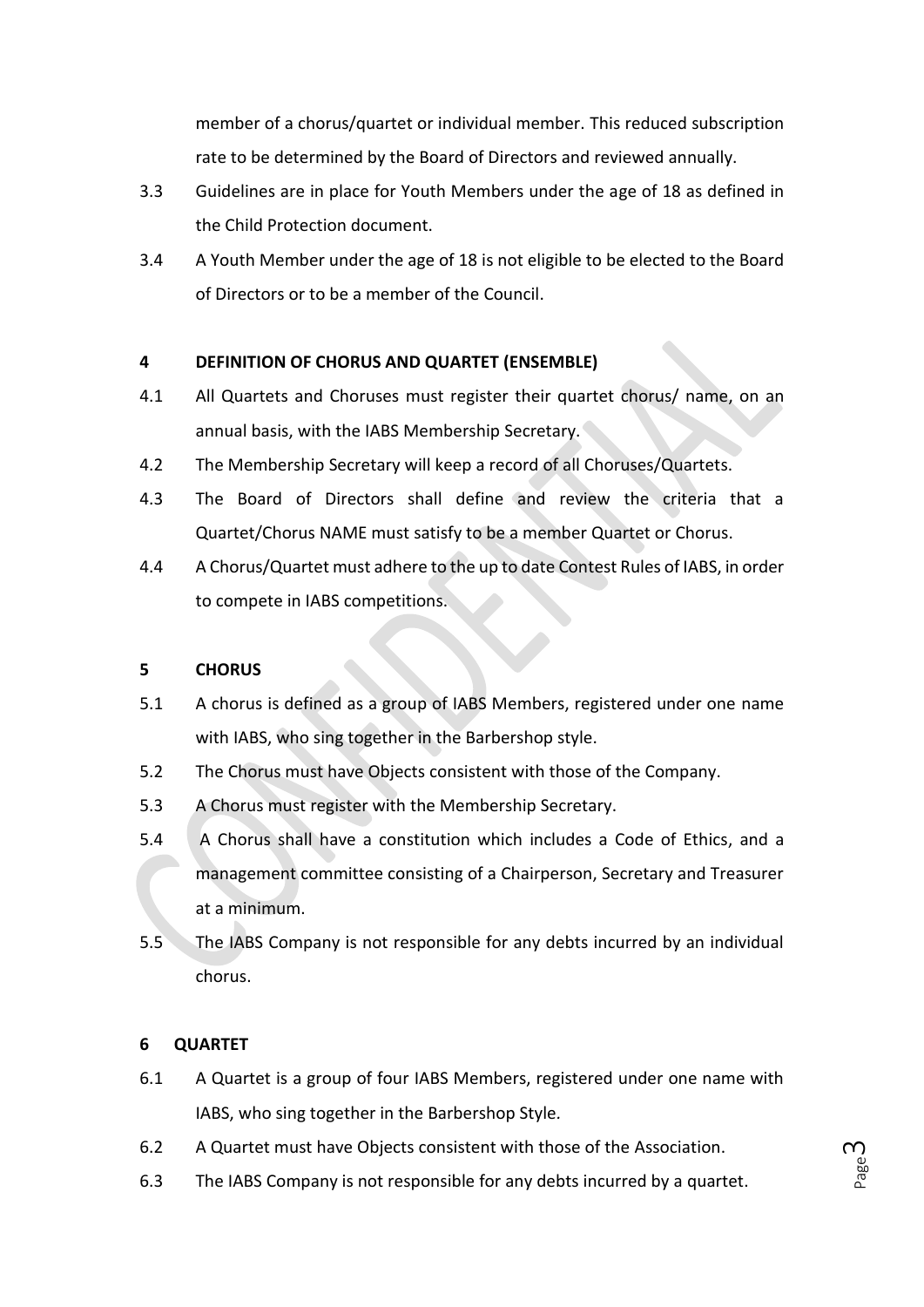#### **7 RESIGNATION**

- 7.1 A Chorus, Quartet or Individual Member, Youth Member may resign from IABS by giving the Membership Secretary notice of his/her intention.
- 7.2 Any resignation shall be effective from the date of receipt by the Membership Secretary.
- 7.3 The Chorus/Quartet/Individual Member/Youth Member shall remain liable for any sums owing to IABS as at the date of resignation including any subscriptions due in that year.
- 7.4 The Chorus/Quartet/Individual Member/Youth Member shall not have any claim on the property of IABS.

## **8 EXPULSION/SUSPENSION OF MEMBERS (INDIVIDUAL MEMBER, CHORUS OR QUARTET)**

- 8.1 A member may be expelled from IABS if the Board of Directors decides that:
	- (i) The Member is in breach of any of the Membership Rules
	- **(ii)** The member brings the Association into disrepute through his/her actions
	- **(iii)** A chorus/quartet condones conduct which is contrary to the principles of the Association and its Articles aforementioned.

## 8.2 **DISCIPLINARY PROCEDURE AT IABS BOARD LEVEL**

- 8.3 While the Association expects disciplinary procedure and action to be managed within a chorus or quartet under its own Code of Ethics, the Association recognizes that on a rare occasion a situation may occur where the Board of Directors will be required to rule. In that case, the procedure is as follows:
- 8.3.1 A disciplinary committee should be set up by the Board and consist of the Chairperson and two Board members to deal with all disciplinary matters arising. Members of the Board shall be impartial and, if any conflict of interest arises, that member or members shall withdraw.
- 8.3.2 The Disciplinary Committee can set up a meeting to hear the alleged misconduct or breach of Rules. It should notify the accused party of the date

Page 4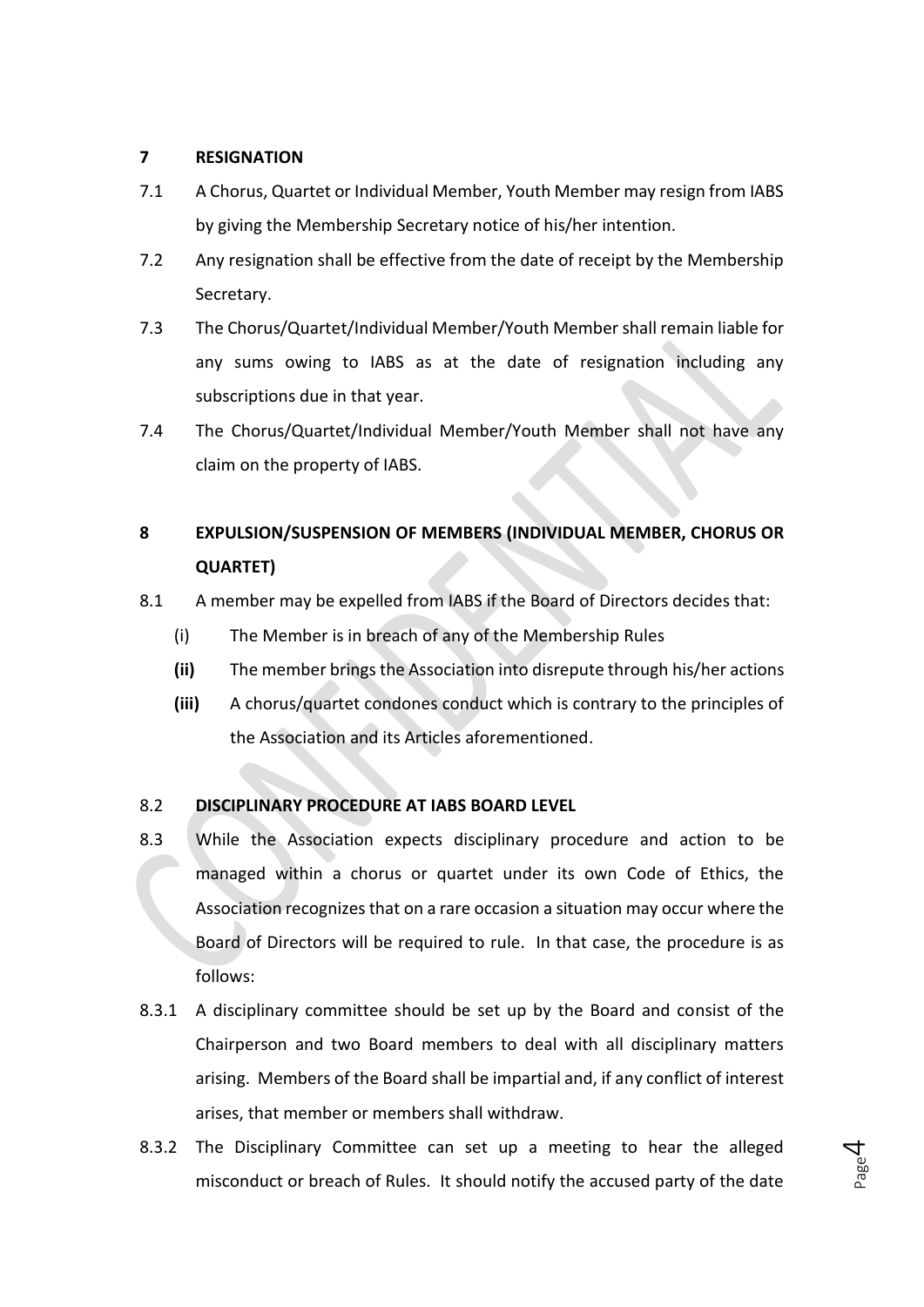and time of that meeting.

- 8.3.3 The accused person will be entitled to be heard and to call evidence or witnesses on his/her behalf and be accompanied by a third party.
- 8.3.4 The Board/ Committee shall be obliged to consider all evidence presented to them.
- 8.3.5 When the Board/Committee has considered the evidence and reached its decision, it shall communicate its decision to the accused party including any penalty it wishes to impose on him/her in writing in accordance with the Rules.
- 8.3.6 A member who is expelled or suspended shall have the Right to Appeal the decision within eight weeks to the Board/Committee.
- 8.3.7 A member who is expelled or suspended shall remain liable for any sums owing to IABS as at the date of expulsion/suspension.
- 8.3.8 An expelled/suspended member shall not have a claim on the property of IABS.

#### **9 MEMBERSHIP SUBSCRIPTIONS**

- 9.1 The rate of subscriptions to IABS shall be set and reviewed annually by the Board of Directors.
- 9.2 Members shall pay or renew their subscriptions by the dates determined by the Board of Directors.

## **10 BOARD OF DIRECTORS**

## 10.1 **CHAIRPERSON**

10.2 The Chairperson can serve a single maximum term of 3 years. The Chairperson is normally required to have served as term as Vice-Chairperson immediately before becoming Chairperson but will require to be elected to the position at an AGM

#### **10.2.1 Role Description**

- (i) To chair meeting of the Board of Directors
- (ii) To act as a representative of IABS as required
- (iii) To be an 'ex-officio' member of all Committees and Sub-committees of IABS
- (iv) To make day-to-day management decisions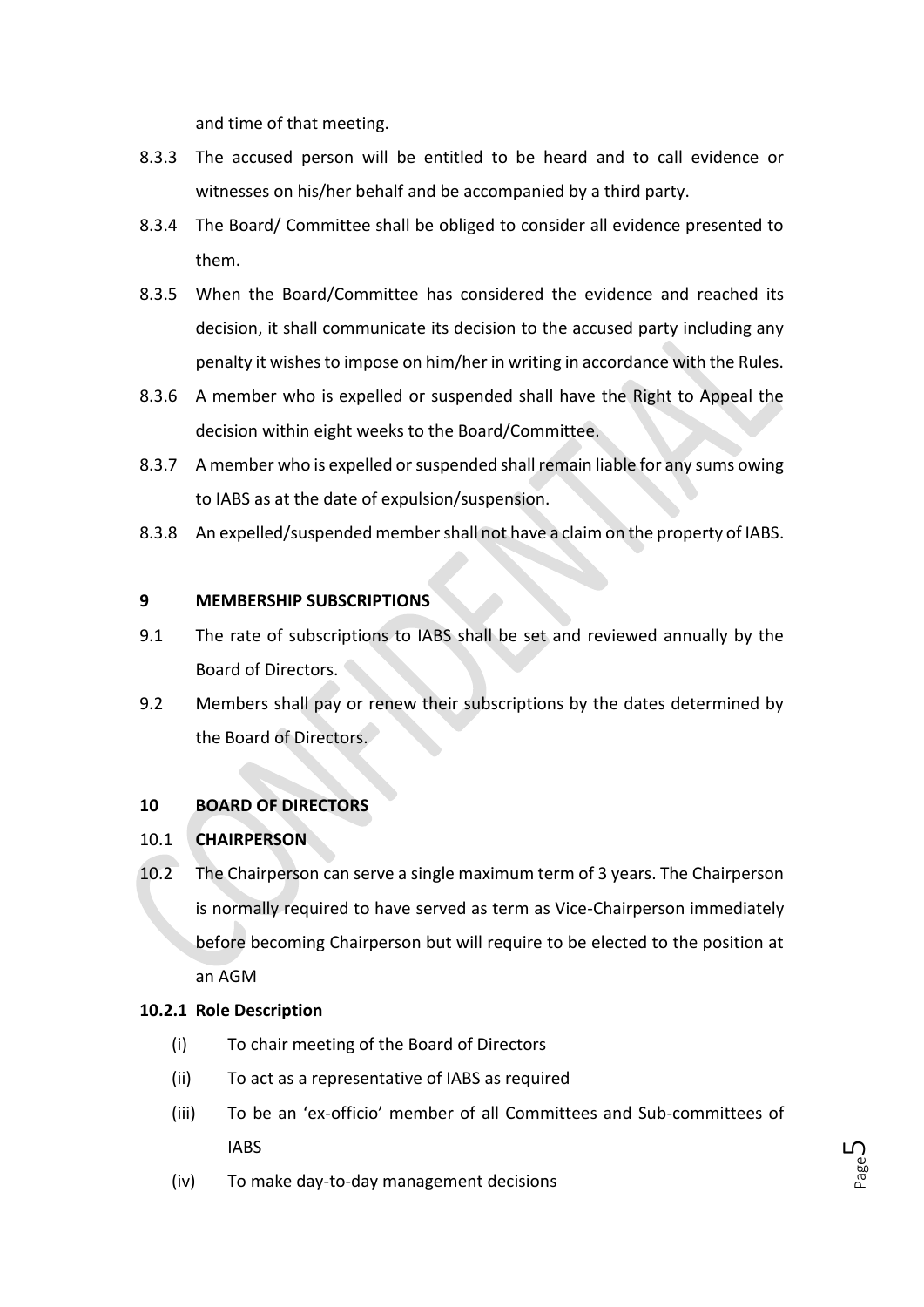- (v) To oversee the appointment of an accountant/auditor to act for IABS
- (vi) To oversee the maintenance and updating of the Memorandum and Articles of Association
- (vii) To oversee the maintenance and updating of the policies of the organisation

#### 10.3 **VICE CHAIRPERSON**

10.3.1 The Vice-Chairperson can serve a single maximum term of 3 years. The Vicechairperson shall be selected by the Board at its first meeting held after the AGM.

#### **10.3.2 Role Description**

- (i) To deputise for all duties of the Chairperson in his/her absence
- (ii) To attend Board of Directors' meetings

## 10.4 **COMPANY SECRETARY**

10.4.1 The Secretary can serve a term of up to 3 years, which may be repeated more than once at the discretion of the Board and shall be elected to the position at an AGM.

#### **10.4.2 Role Description**

- (i) To keep a record of all proceedings at Meetings of the Board
- (ii) To respond to communications to/from IABS as required.
- (iii) To attend Board of Directors' meetings
- (iv) To prepare documentation for AGM/EGMs, Agendas, Notice of Meetings, Motions etc.
- (v) To oversee the filing of records with the Companies Office and ensure that all legal and financial obligations are met.
- (vi) To be responsible for the legal compliance and requirements of a Company limited by Guarantee

## 10.5 **FINANCE DIRECTOR**

10.5.1 The Finance Director can serve a single term of up to 3 years*,* which may be repeated more than once at the discretion of the Board*.* The Finance Director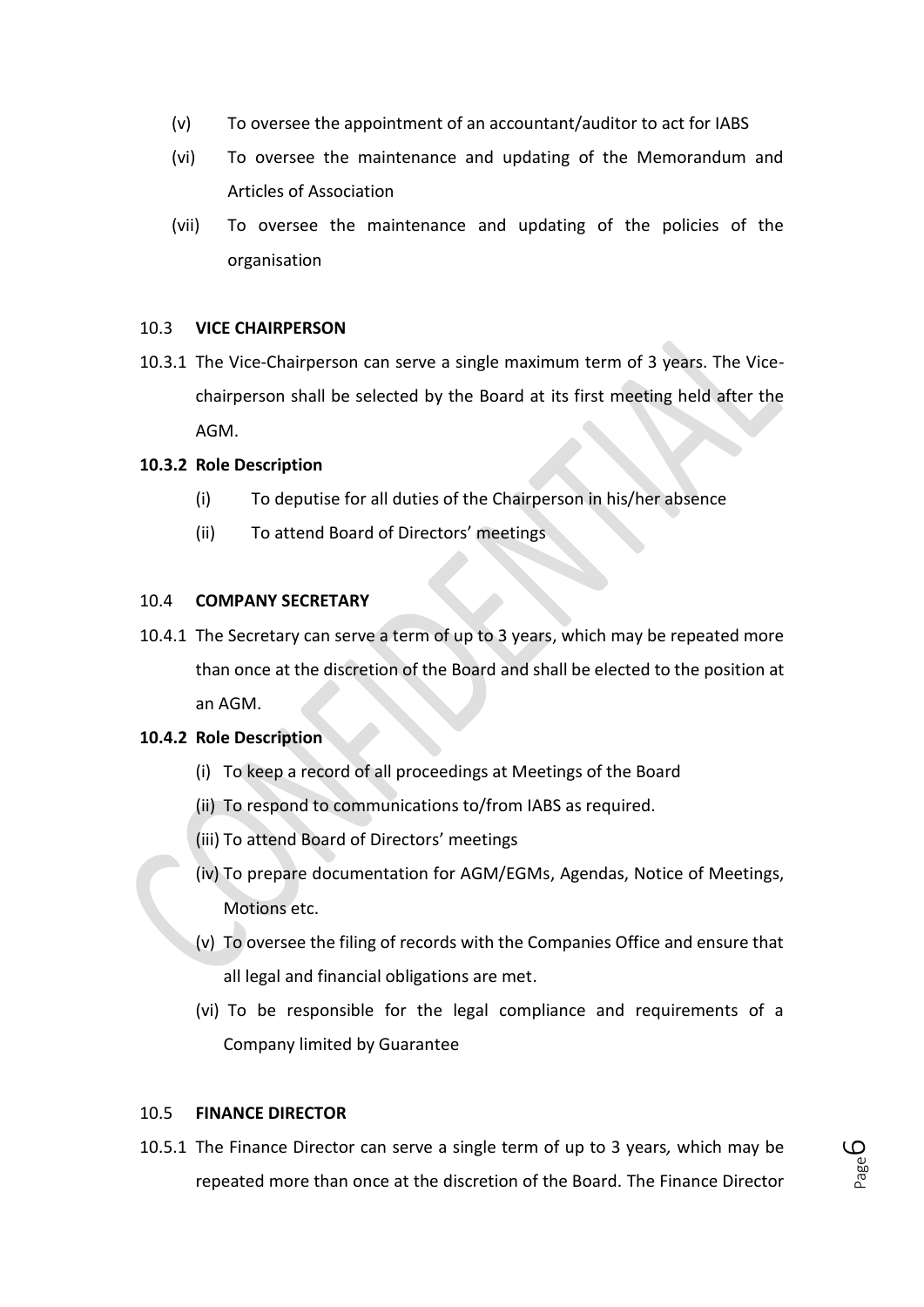is elected at AGM after application, interview, and recommendation by the Board of Directors.

#### **10.5.2 Role Description**

- (i) To keep records of all financial transactions in accordance with the policies and rules of IABS
- (ii) To attend Board of Directors' meetings
- (iii) To oversee and have ultimate responsibility of accounts kept by the Convention Sub-committee
- (iv) To carry out any banking communications on behalf of IABS
- (v) To monitor the income from Membership fees.
- (vi) To oversee the filing of records with the Companies Office and ensure that all legal and financial obligations are met
- (vii) To prepare annual accounts for presentation at the AGM

#### 10.6 **MEMBERSHIP SECRETARY**

10.6.1 The Membership Secretary can serve a single term of up to 3 years, which may be repeated more than once at the discretion of the Board. The Membership Secretary is elected at an AGM.

## **10.6.2 Role Description**

- (i) To regularly attend Board of Directors' meetings
- (ii) To maintain an up to date register of members
- (iii) To maintain an up to date register of quartet names
- (iv) To maintain an archive of the quartet and chorus names now retired
- (v) To have responsibility for Choruses/Quartets compliance with the rules of the Association.
- (vi) To communicate with IABS members as instructed by the Board

#### 10.7 **MUSIC EDUCATION AND YOUTH AFFAIRS DIRECTOR**

10.7.1 The Music and Youth Affairs Director can serve a single term of up to 3 years,